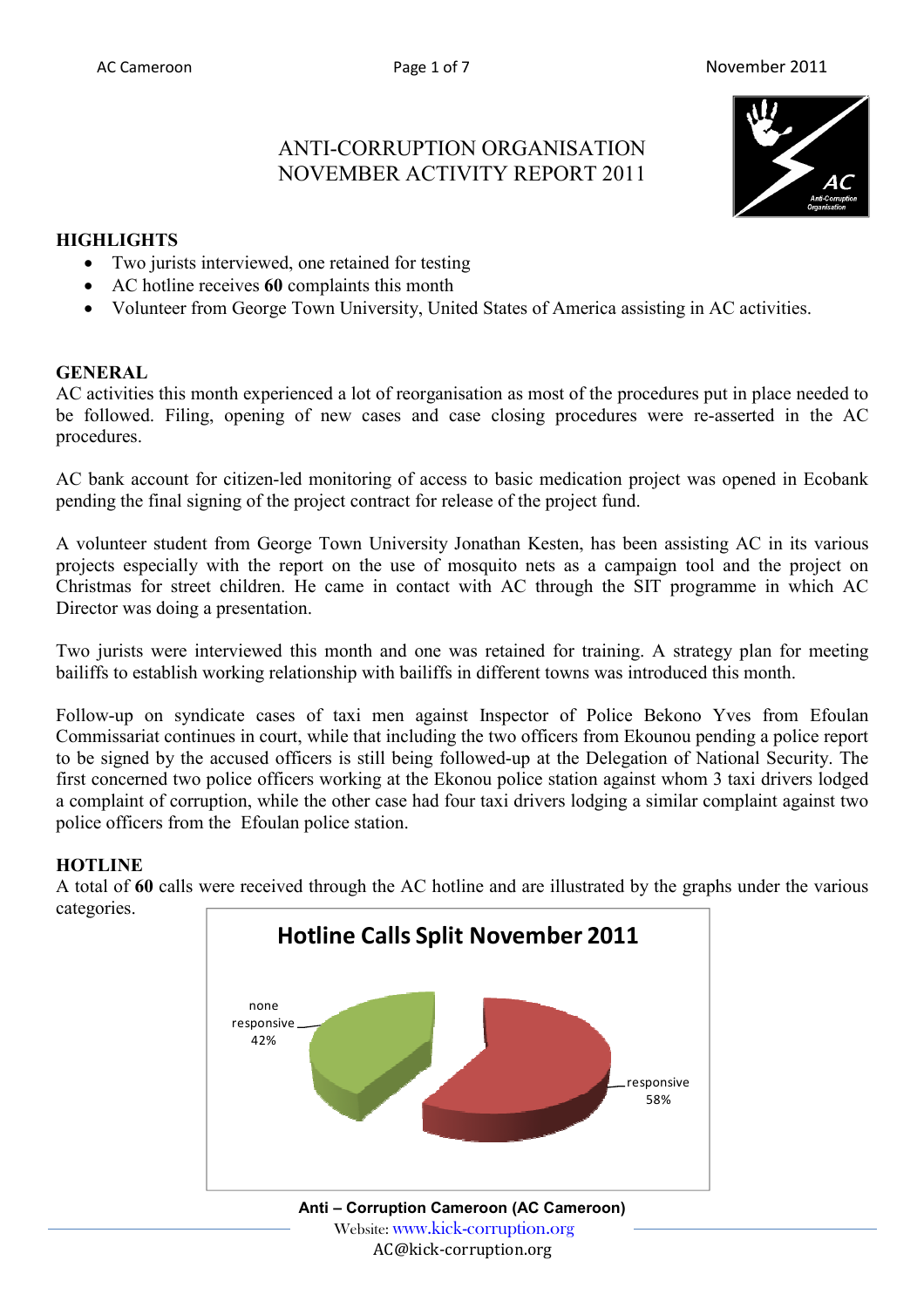In the month of November 2011, 5**8%** of calls were responsive, while **42%** of calls received were nonresponsive calls.



**33%** of calls received in November 2011 were non-corruption cases, while **25%** were corruption calls. **42%** of no complaint calls came in this month, a **16%** drop from last month. These callers are assumed to have something to denounce but were either afraid to denounce it or preferred to say nothing which is typical of callers who claim to have dialled wrong numbers or are simply verifying AC hotline number if it works.



In the month of November 2011the number of corruption categories reduced compared to last month October. **43%** of victims denounced extortion**, 36%** denounced bribery, **14%** on traffic of influence and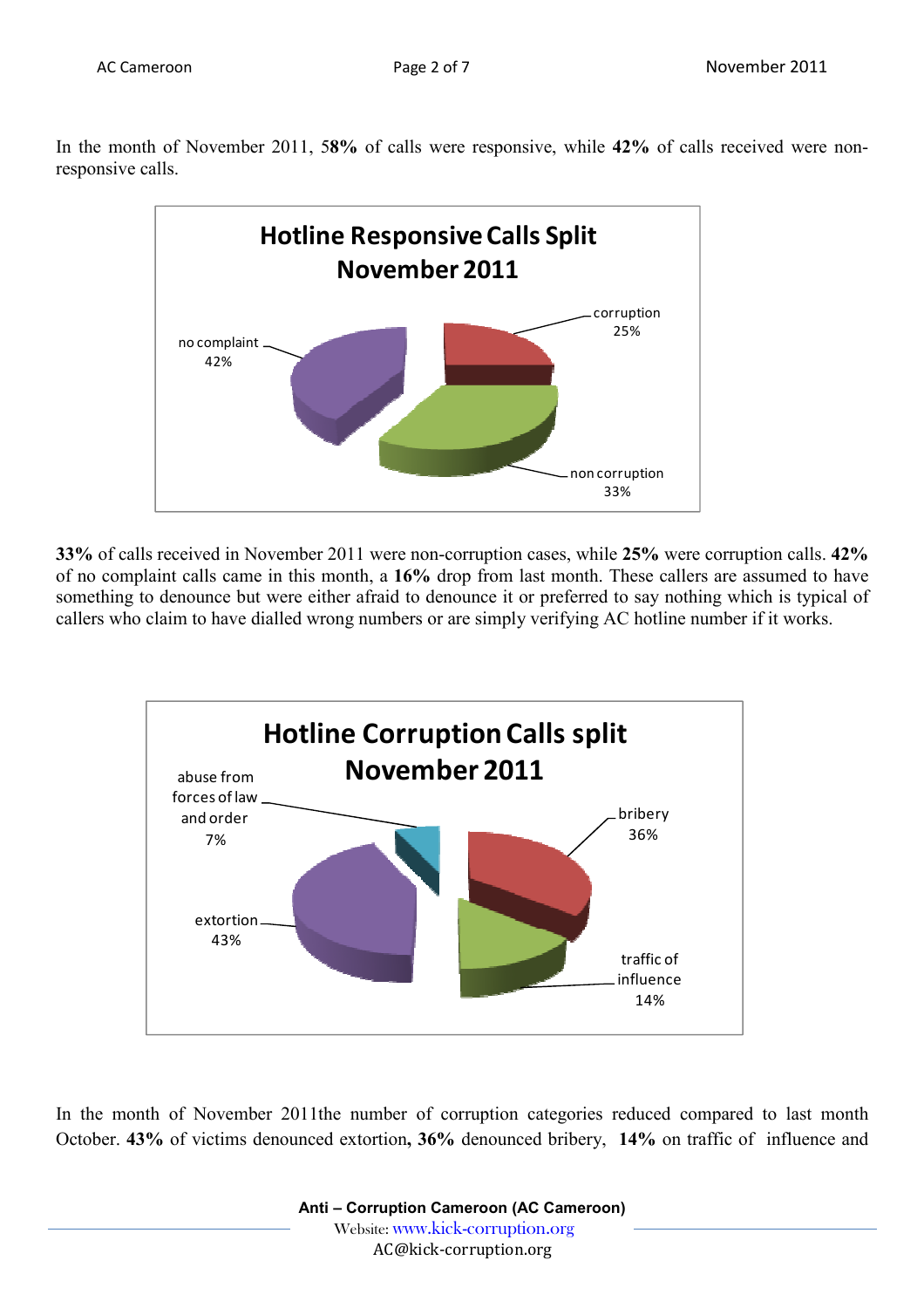**7%** were on abuses from forces of law and order.



Non-corruption calls in November 2011 were represented by **43%** of calls claiming to have dialled the wrong number, assumed to have things to denounce but not very sure of themselves or are afraid, , **24%** needed information from AC not necessarily on corruption issues, **24%** were private disputes while **9%** were on human rights issues.

#### **GENDER**

 Female gender in the month of November 2011 is lowest and least represented compared to the past months with **6%** callers, while **94%** of the callers were male.

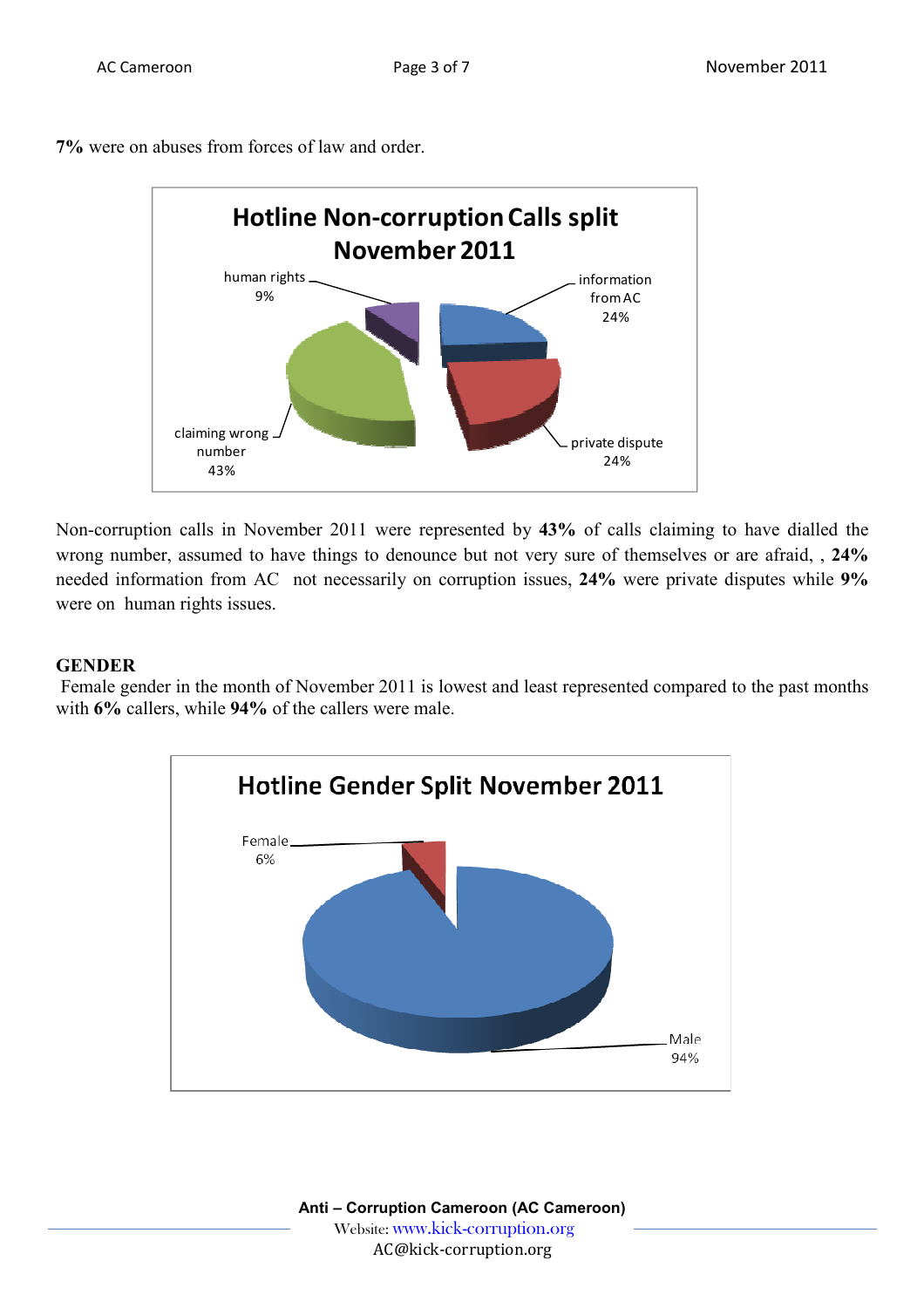### **AGE RANGE OF CALLERS**



In the month of November 2011 the age range was as follows: adults (31-55years) up to **46%,** while youths were **54%** (0-30 years) and **0%** of the callers were elderly or aged (+55 years)

## **REGIONAL DISTRIBUTION OF CALLS**

From the report, the month of November 2011 had the Centre region with most callers making **41%**, with no calls coming from the South West, North West and Adamawa Regions. The least calls this month with **4%**  each, came from the North and South Region respectively**.** The Extreme North, West and East Regions had 7% of calls from each region.



## **EMAIL AND POST ADDITION TO HOTLINE**

No cases were received through email this month. All the testimony forms were received from Yokadouma. 2 new case files were opened from letters received through the post office, the first being of extortion of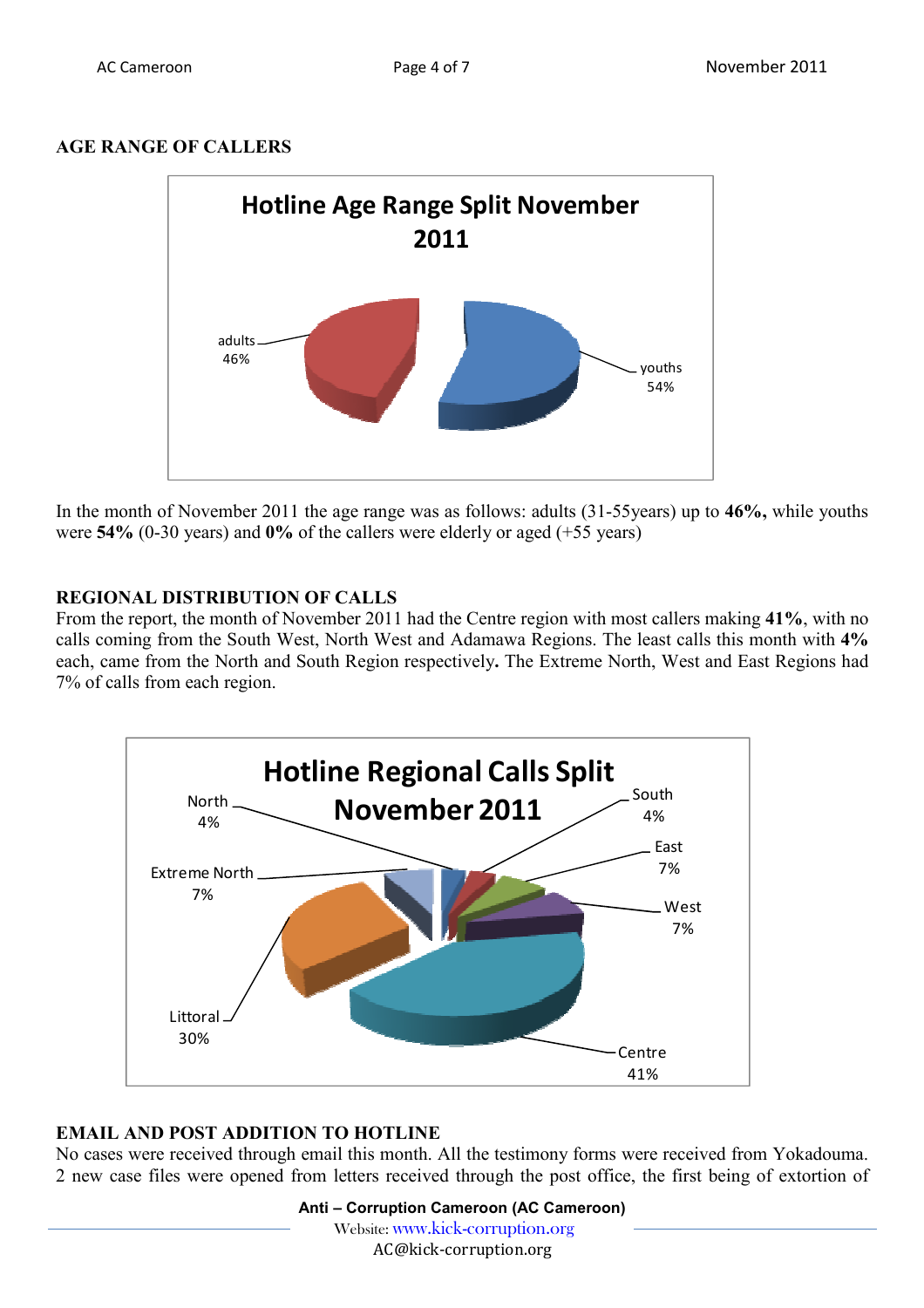parents by the headmaster of Groupe 2B in Nkongsamba and the second denounced embezzlement and falsification of financial reports by the school principal of CES Wogomdou, Adamawa.

#### **INVESTIGATIONS**

Three new cases were opened this month while follow-up continued on the old cases. All the signed testimony forms of the old cases of Yokadouma primary school teachers against the mayor where primary school teachers were complaining of not having been paid their salaries for 10 months by the mayor from 10% of forest revenue were received and copies forwarded to the Centre for Environmental Development for assistance and follow-up. It is assumed the mayor embezzled these funds and refuses to pay the teachers on the pretext of them not having a definite contract; the syndicate cases of taxi drivers against police officers were followed-up. The new cases opened this month include the following:

ENS Bambili Teachers's Case: Newly recruited teachers from Bambili transferred to the Far North region are victims of undue demand exerted by the DAAF (director of administrative and financial affairs) on their pay backs. Specifically on their transportation fee which is 120/km, he calculated the distance from Maroua to their various destinations in the region rather than from Bambili, thereby keeping the extra distance money in his coffers, using his position therefore to perpetrate an illegal act which is considered to be oppressive.

Land title case of Monatele : A survey staff representing villagers by assisting in the issuing of land titles for their respective lands was solicited the sum of 6 million francs CFA to be issued convocation letters for 16 pieces of land by the sub-divisional officer of Awae. He is an engineer in cadastre who helps villagers to make their land titles in exchange of some pieces of land. Used to this practice, he is frequently faced with situation were sub divisional officers solicit a sum of money in exchange for convocation letters. He promised to contact us as soon a similar situation occurs.

Case of Parents against the Headmaster of a primary school in Nkongsamba: Parents of the primary school 'groupe 2B' called to denounce an act of corruption where the headmaster of the school takes undue money. He extorts sequence fee from parents (1 000fcfa class one and two; 1 500fcfa class three and four; 2 000fcfa for class five and six.) which normally is not supposed to be paid. Moreover he solicits 13 500fcfa from parents for exams fee (C E P and concours d'entree en sixieme) instead of the 9 500fcfa recognized by the Ministry of Basic Education (that is 4700 fcfa per exam.). Investigation information from the ministry shows that generally, the money is rounded to 5 000fcfa per exam by directors and the surplus is taken to do photocopies for the pupils' dossier.

#### **LEGAL FOLLOW-UP**

Legal follow up this month continues with the case of Inspector of Police Bekono Yves against whom three taxi men raised a complaint while the progress of the Ekounou police/ taximen case is also being followed up with several checks being made both by AC and the lawyers involved in the court, and at the Delegation for National Security.

Two jurists were interviewed this month and one retained for testing.

## **MEDIA**

 AC is still working with the CRTV house to get its information out reach on the news bar both in English and in French.

**Anti – Corruption Cameroon (AC Cameroon)**

Website: www.kick-corruption.org

AC@kick-corruption.org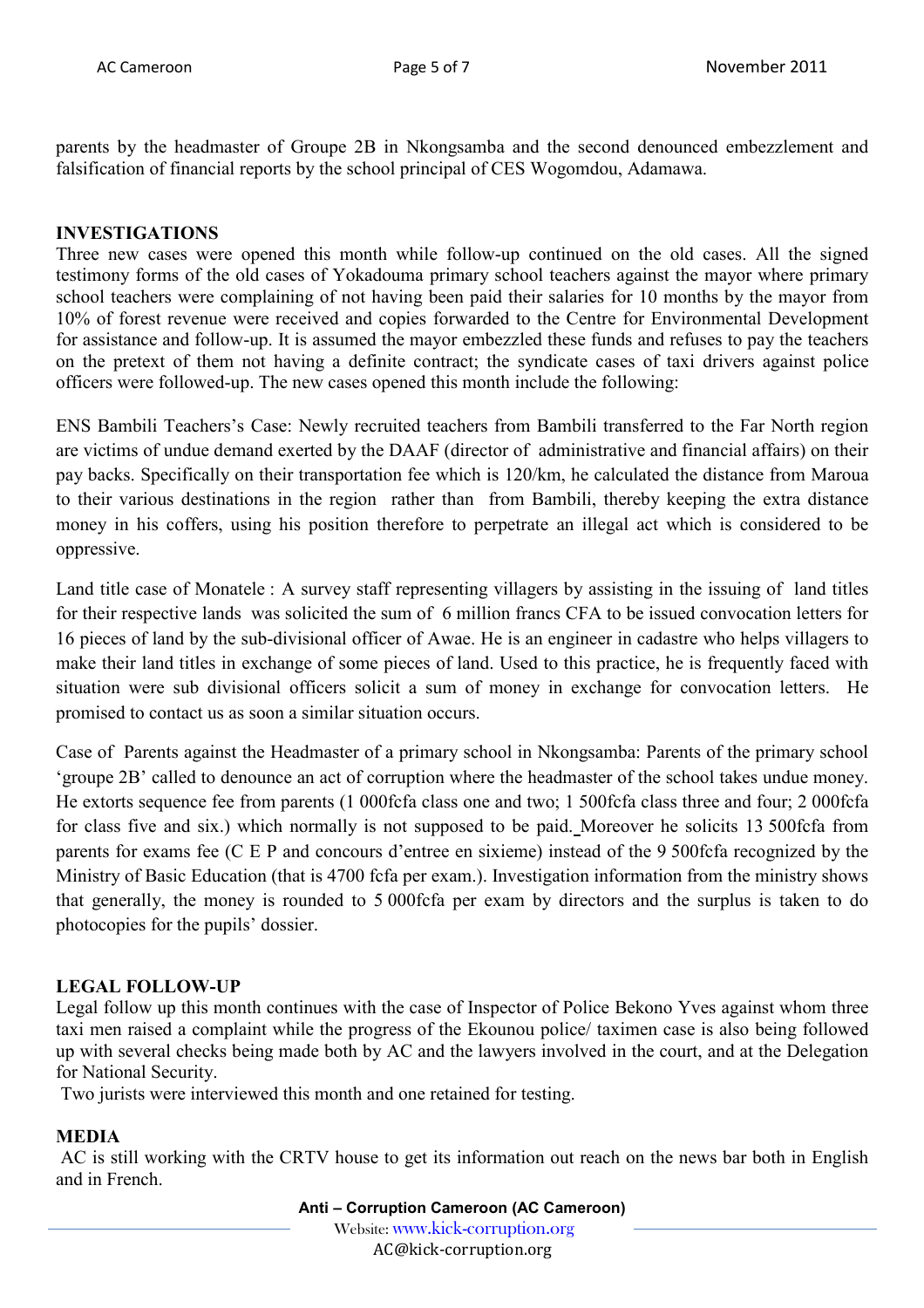#### **MANAGEMENT**

Two jurists were interviewed and one retained for testing.

AC is assisted this month by Jonathan Kesten, a volunteer student from George Town University, the United States of America. He has been assisting AC with the report on the use of mosquito nets as a campaign tool and the project 'Christmas for street children'. He came in contact with AC through the SIT programme in which AC Director was doing a presentation

#### **EXTERNAL RELATIONS**

Several meetings were held this month by AC. Meetings centred on the different projects under AC and the follow-up of both old and new cases.

- Meeting with the British High Commissionerby AC Director on wildlife law enforcement the fight against corruption.
- Meeting with the US embassy on wildlife law enforcement, child trafficking and the fight against corruption.
- Meeting of project developer with Maitre Djimi on the progress of the case of taxi drivers against police men, case of four taxi drivers lodging a complaint against two police officers from the Efoulan police station
- Working sessions by AC programmer with Valsero to write the article" **Valsero A Victim of a musical Embargo**".
- AC programmer and assisting volunteer also met several centres and hostels for the homeless to garner support and assistance for the December programme 'christmas for street children' and several restaurants for food donations towards the event.
- Meeting by programmer with Citoyenne Dynamique on developing a budget tool and how to use it to improve their system.

#### **FINANCE**

Future for Nature award has been the main donor for the running of AC activities in the month of November 2011.

November 2011 Financial Report

| <b>Amount</b>  | in |                                                            |                     |                       |
|----------------|----|------------------------------------------------------------|---------------------|-----------------------|
| <b>CFA FRS</b> |    | Use                                                        | <b>Details</b>      | <b>Amount in US D</b> |
| 25,000         |    | <b>Hotline</b>                                             | 60 calls received   | \$51.5                |
| 1,200          |    | Investigations                                             | 2 cases followed up | \$2.5                 |
| 124,250        |    | Legal                                                      |                     | \$256.2               |
| 0              |    | Media                                                      | No TV news bar      | \$0.0                 |
|                |    | <b>Management</b>                                          |                     | \$0.0                 |
| 291,600        |    | E-activism                                                 | <b>Personnel</b>    | \$601.2               |
| 12,680         |    | <b>Office</b>                                              | office              | \$26.1                |
| 454,730        |    | <b>TOTAL</b><br><b>EXPENDITURE</b><br><b>NOVEMBER 2011</b> |                     | \$937.6               |